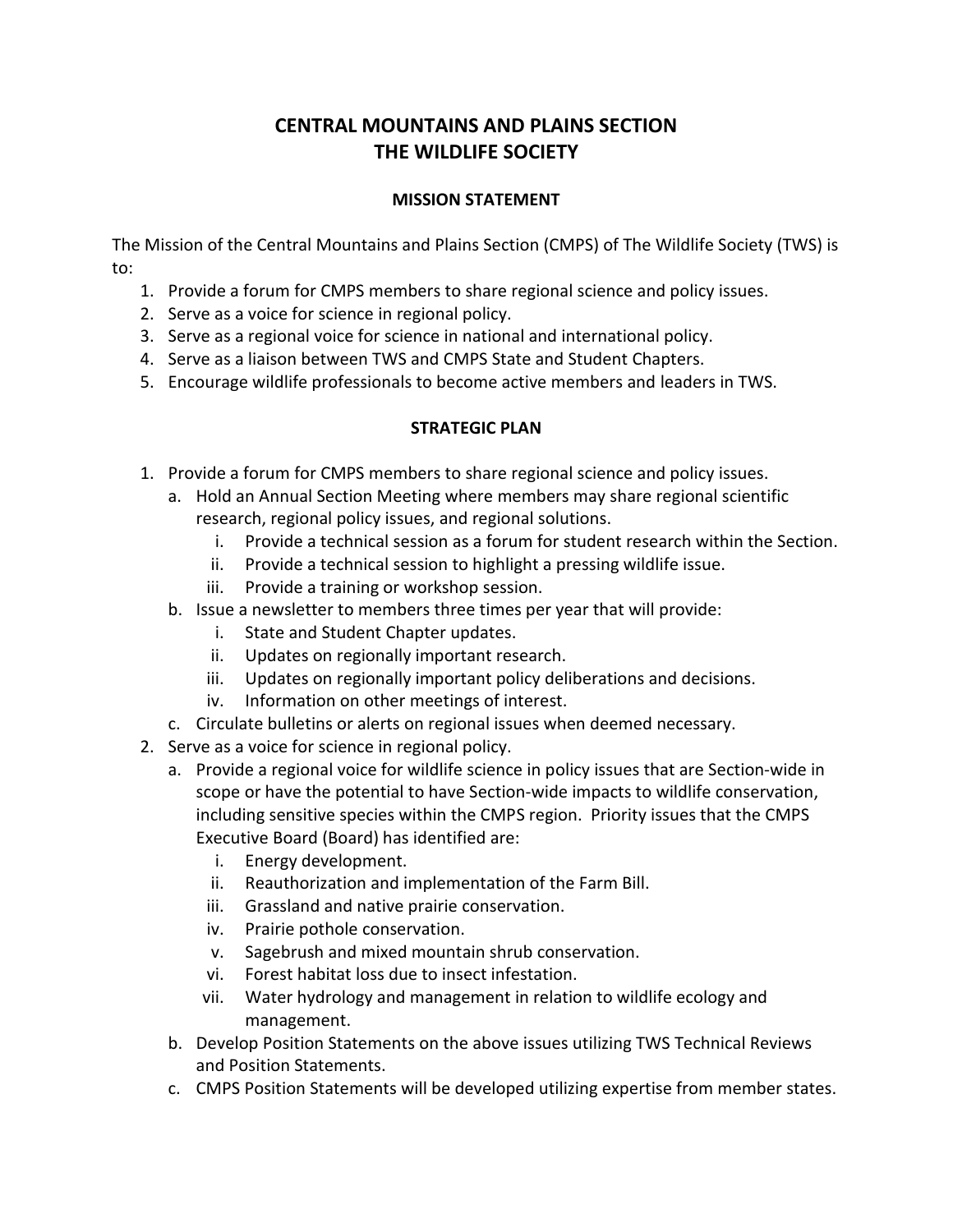d. The Board will use the following decision matrix to guide its involvement in policy issues. Issues ranked "1" will receive highest priority. The Board will defer comment on issues ranked 3, 4, or 5 to interested State Chapters.

|                                                                             | Issue addresses >1<br>Board priority | Issue addresses 1<br>Board priority | Issue addresses 0<br>Board priorities |
|-----------------------------------------------------------------------------|--------------------------------------|-------------------------------------|---------------------------------------|
| Issue is Section-wide in scope                                              |                                      |                                     |                                       |
| Issue is in more than 1 member<br>state but is not Section-wide in<br>scope |                                      |                                     |                                       |
| Issue is in 1 state only                                                    | 3                                    | 4                                   |                                       |

## *SECTION INVOLVEMENT DECISION MATRIX*

- 3. Serve as a regional voice for science in national and international policy.
	- a. When TWS is addressing an issue that is deemed by the Board as important to CMPS or where CMPS has particular expertise, the Board or its designees will offer to assist TWS in development of Position Statements and Technical Reviews.
- 4. Serve as a liaison between TWS and CMPS State and Student Chapters.
	- a. Where applicable and appropriate, provide input to TWS on policy or procedural issues being considered by TWS Council that are deemed by the Board as important to CMPS and its Chapters.
	- b. Where applicable and appropriate, CMPS will encourage State and Student Chapter support of TWS initiatives.
	- c. Serve as a conduit to TWS for issues developed by Section Chapters that are important in the Section.
- 5. Encourage wildlife professionals to become active members and leaders in TWS.
	- a. Promote membership to all wildlife professionals.
	- b. Promote involvement of members in the TWS Leadership Institute, as well as local leadership training opportunities.
	- c. Support and promote workshops that educate members about regional issues and/or management tools pertinent to wildlife and natural resources management.
	- d. Provide travel grants for students to attend national TWS meetings annually.
		- i. Develop a regional mentoring program to improve connections and interactions among students and professionals, in addition to the traditional student-professional partnering.
		- ii. Develop and/or sponsor targeted workshops to educate members about specific issues or tools pertinent to a region or profession.